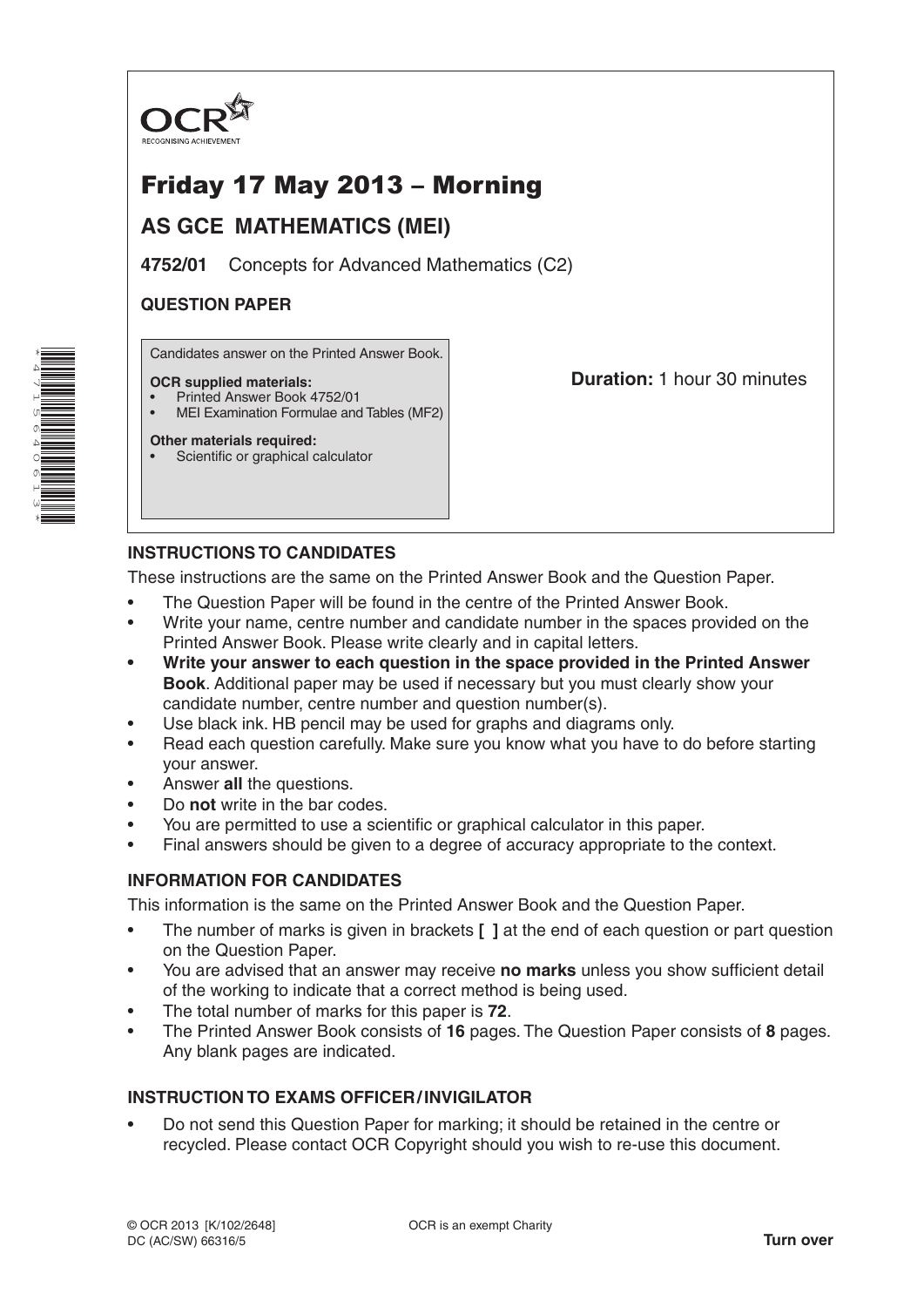#### **Section A** (36 marks)

1 Find 
$$
\frac{dy}{dx}
$$
 when  
\n(i)  $y = 2x^{-5}$ , [2]  
\n(ii)  $y = \sqrt[3]{x}$ . [3]

**2** The *n*th term of a sequence,  $u_n$ , is given by

$$
u_n = 12 - \frac{1}{2}n.
$$

(i) Write down the values of  $u_1$ ,  $u_2$  and  $u_3$ . State what type of sequence this is. **[2]** 

(ii) Find 
$$
\sum_{n=1}^{30} u_n
$$
. [3]

- **3** The gradient of a curve is given by  $\frac{dy}{dx}$  $\frac{dy}{dx} = \frac{18}{x^3} + 2$ . The curve passes through the point (3, 6). Find the equation of the curve.  $\begin{bmatrix} 5 \end{bmatrix}$
- **4 (i)** Starting with an equilateral triangle, prove that  $\cos 30^\circ = \frac{\sqrt{3}}{2}$ . [2]
	- (ii) Solve the equation  $2 \sin \theta = -1$  for  $0 \le \theta \le 2\pi$ , giving your answers in terms of  $\pi$ . [3]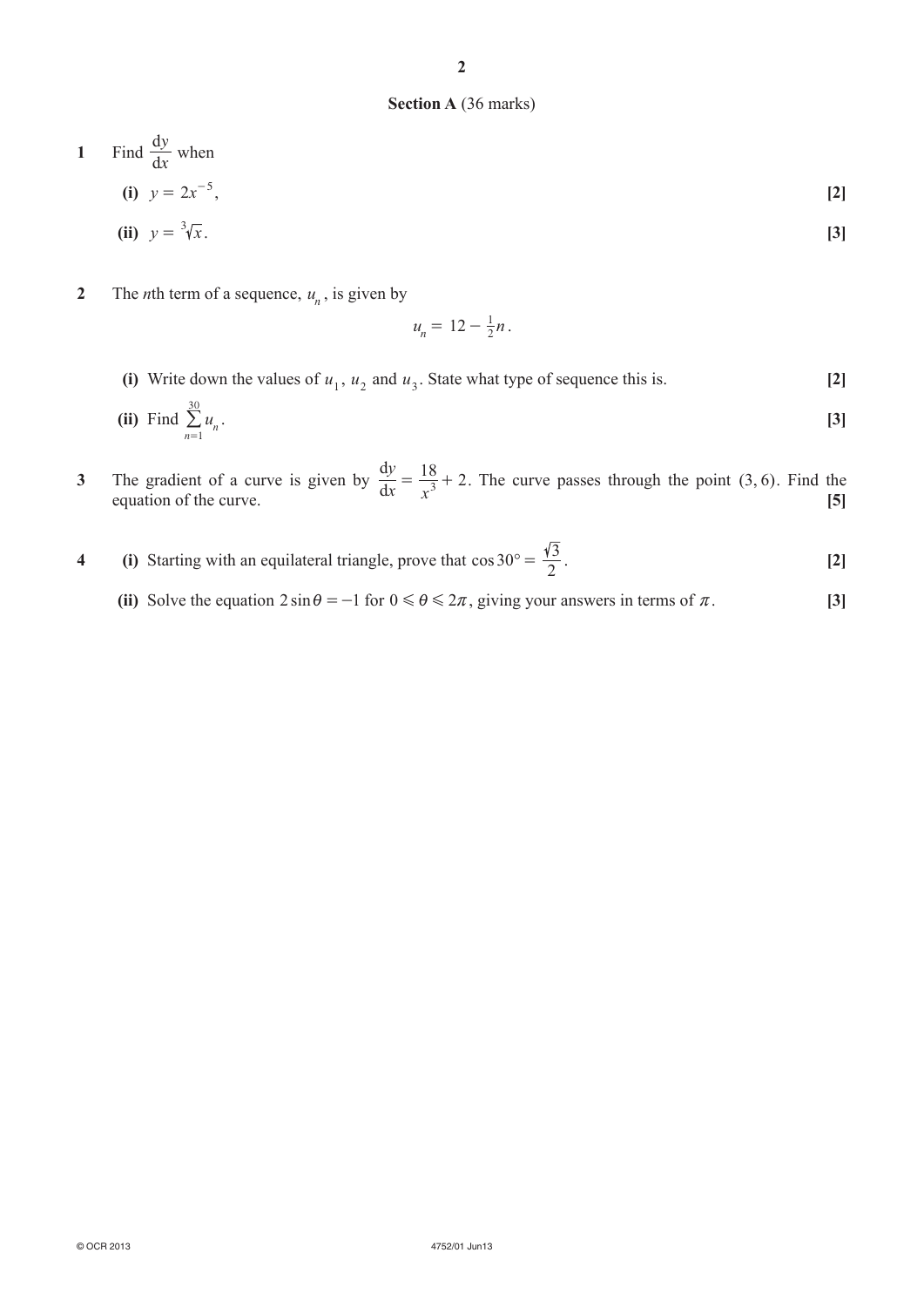

**Fig. 5**

Fig. 5 shows the graph of  $y = 2^x$ .

- (i) On the copy of Fig. 5, draw by eye a tangent to the curve at the point where  $x = 2$ . Hence find an estimate of the gradient of  $y = 2^x$  when  $x = 2$ . [3]
- (ii) Calculate the *y*-values on the curve when  $x = 1.8$  and  $x = 2.2$ . Hence calculate another approximation to the gradient of  $y = 2^x$  when  $x = 2$ . [2]
- **6** *S* is the sum to infinity of a geometric progression with first term *a* and common ratio *r*.
	- **(i)** Another geometric progression has first term 2*a* and common ratio *r*. Express the sum to infinity of this progression in terms of *S*. **[1]**
	- (ii) A third geometric progression has first term *a* and common ratio  $r^2$ . Express, in its simplest form, the sum to infinity of this progression in terms of *S* and *r*. **[2]**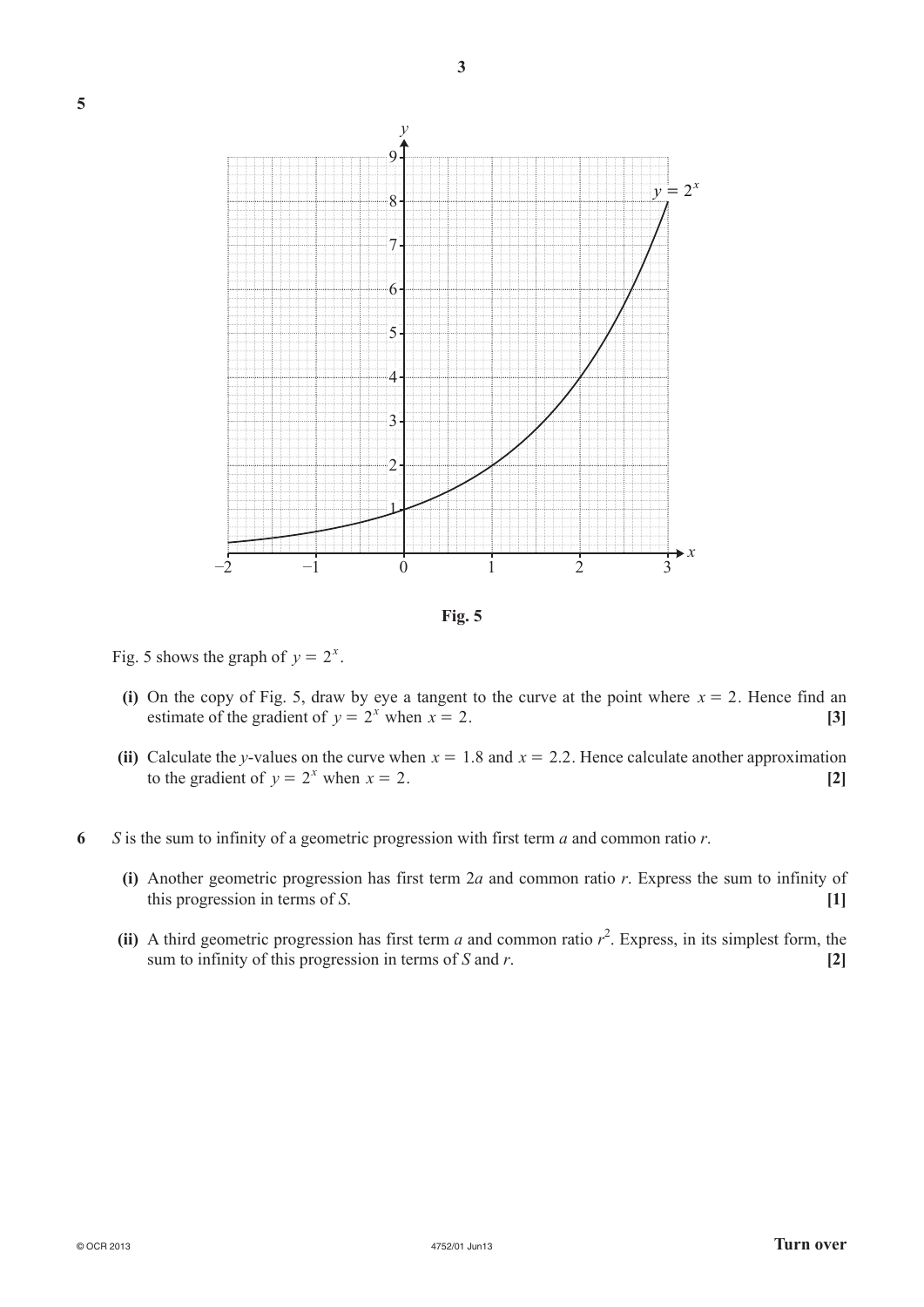**7** Fig. 7 shows a curve and the coordinates of some points on it.



Use the trapezium rule with 6 strips to estimate the area of the region bounded by the curve and the positive *x*- and *y*-axes. **[4]**

**8** Fig. 8 shows the graph of  $y = g(x)$ .



**Fig. 8**

Draw the graph of

| (i) $y = g(2x)$ , |  | $[2]$ |
|-------------------|--|-------|
|                   |  |       |

**(ii)**  $y = 3g(x)$ . **[2]**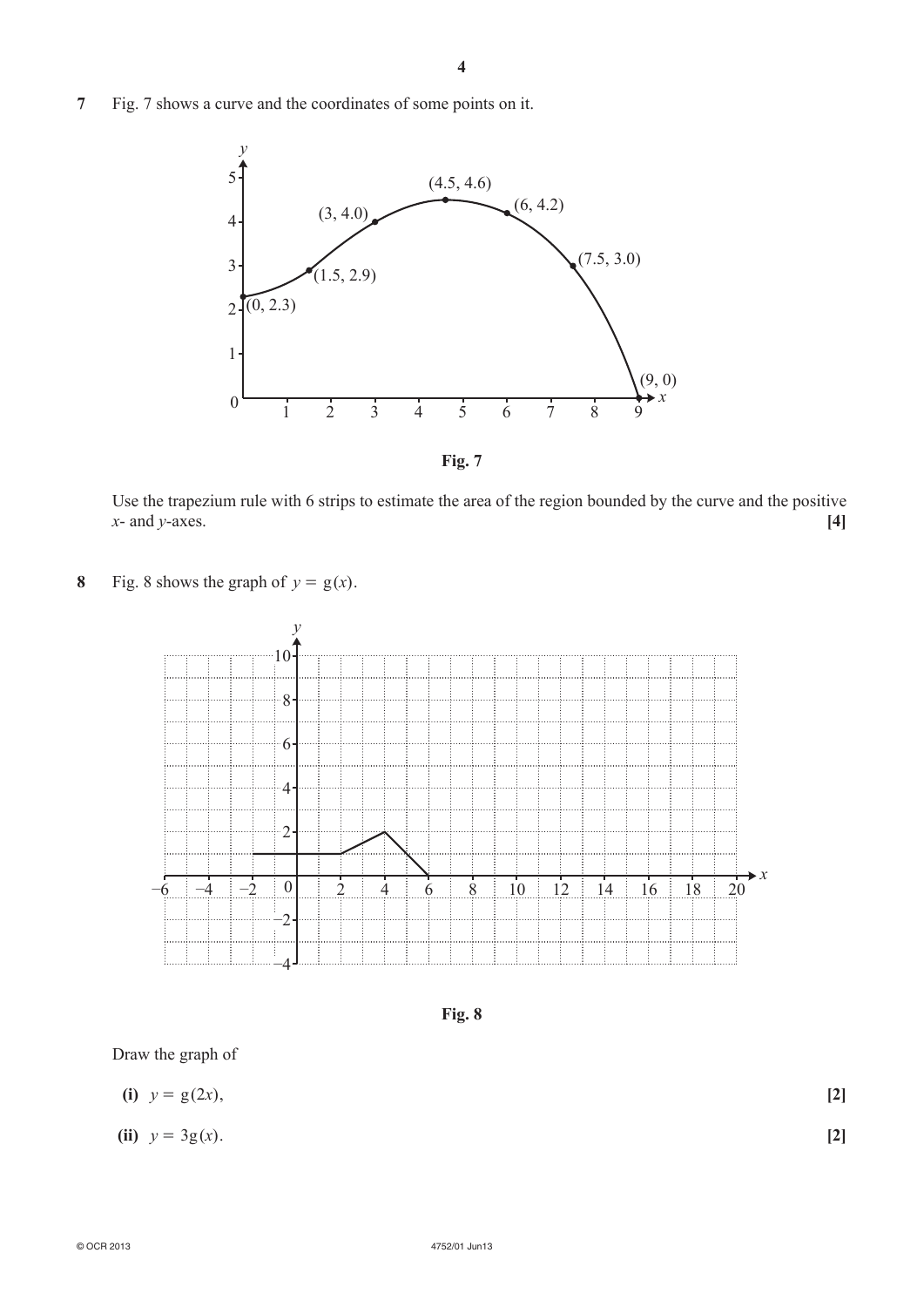#### **Section B** (36 marks)

**9** Fig. 9 shows a sketch of the curve  $y = x^3 - 3x^2 - 22x + 24$  and the line  $y = 6x + 24$ .



**Fig. 9**

- (i) Differentiate  $y = x^3 3x^2 22x + 24$  and hence find the *x*-coordinates of the turning points of the curve. Give your answers to 2 decimal places. **[4]**
- (ii) You are given that the line and the curve intersect when  $x = 0$  and when  $x = -4$ . Find algebraically the *x*-coordinate of the other point of intersection. **[3]**
- (iii) Use calculus to find the area of the region bounded by the curve and the line  $y = 6x + 24$  for  $-4 \le x \le 0$ , shown shaded on Fig. 9. **[4]**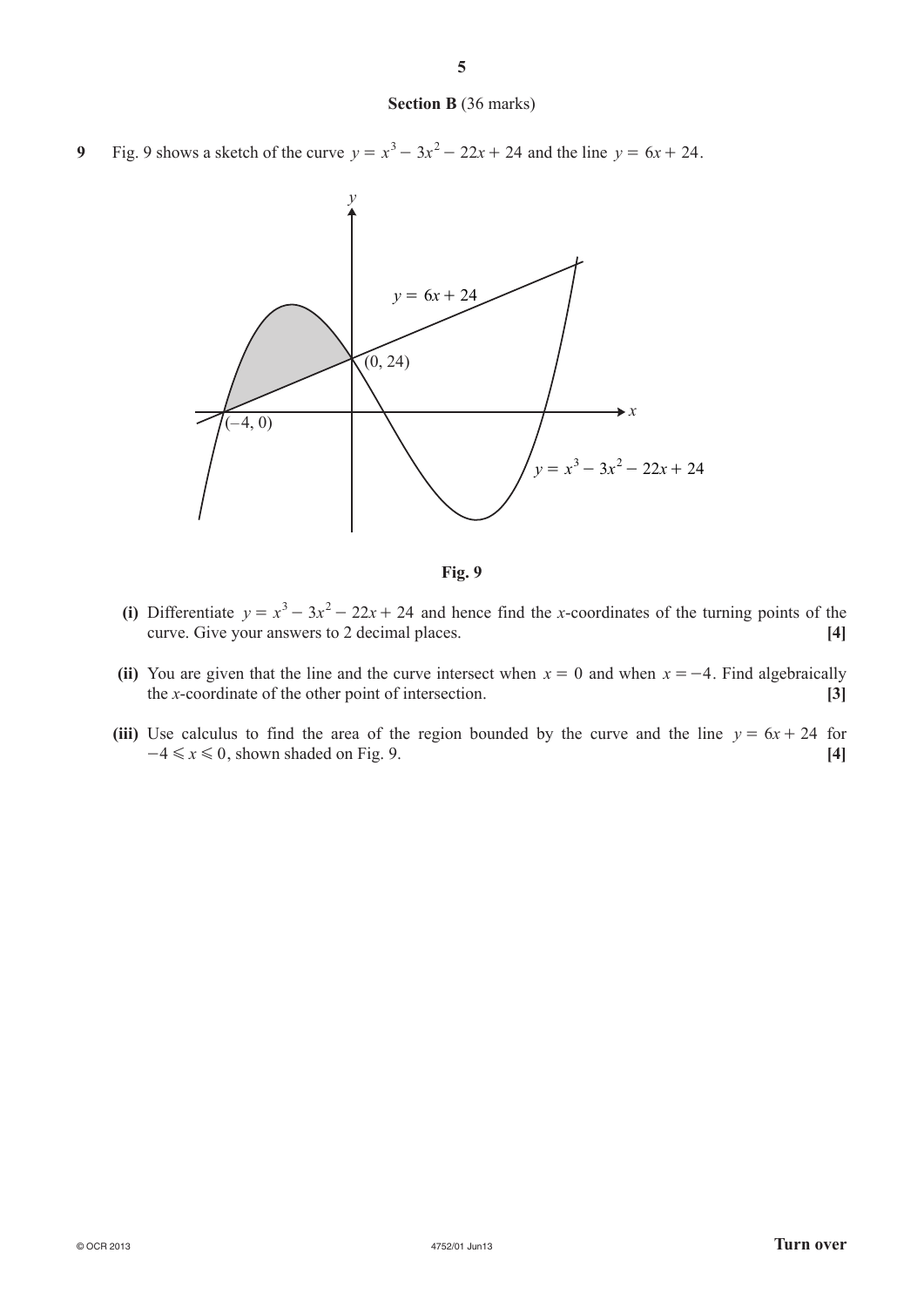**10** Fig. 10.1 shows Jean's back garden. This is a quadrilateral ABCD with dimensions as shown.



**Fig. 10.1**

- **(i)** (*A*) Calculate AC and angle ACB. Hence calculate AD. **[6]**
	- (*B*) Calculate the area of the garden. **[3]**
- **(ii)** The shape of the fence panels used in the garden is shown in Fig. 10.2. EH is the arc of a sector of a circle with centre at the midpoint, M, of side FG, and sector angle 1.1 radians, as shown. FG = 1.8 m.



**Fig. 10.2**

Calculate the area of one of these fence panels. **[5]**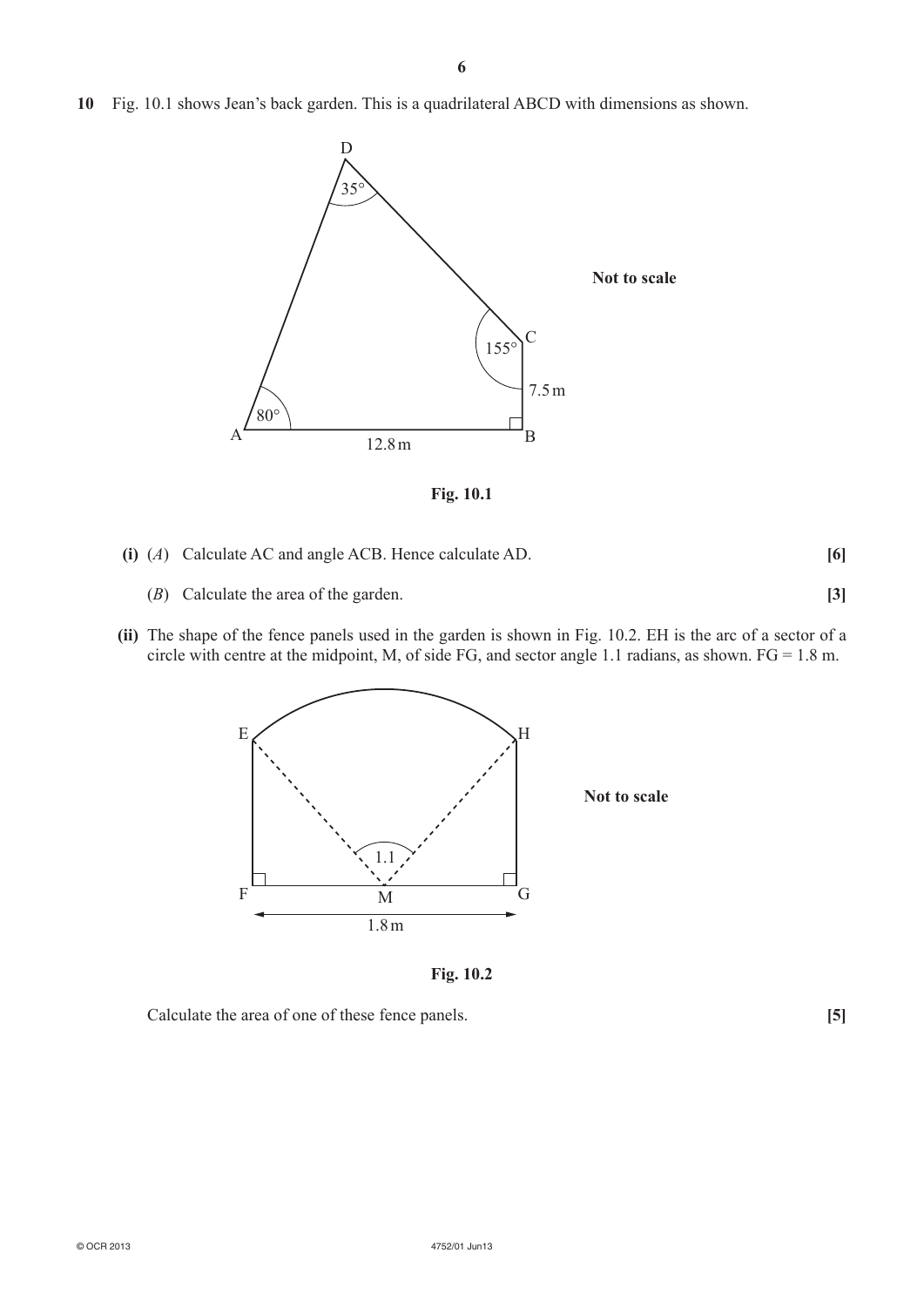- **11** A hot drink when first made has a temperature which is 65°C higher than room temperature. The temperature difference, *d* °C, between the drink and its surroundings decreases by 1.7% each minute.
	- (i) Show that 3 minutes after the drink is made,  $d = 61.7$  to 3 significant figures. [2]
	- **(ii)** Write down an expression for the value of *d* at time *n* minutes after the drink is made, where *n* is an integer. **[1]**
	- (iii) Show that when  $d \leq 3$ , *n* must satisfy the inequality

$$
n > \frac{\log_{10} 3 - \log_{10} 65}{\log_{10} 0.983}.
$$

Hence find the least integer value of *n* for which  $d \leq 3$ . [4]

**(iv)** The temperature difference at any time *t* minutes after the drink is made can also be expressed as  $d = 65 \times 10^{-kt}$ , for some constant *k*. Use the value of *d* for 1 minute after the drink is made to calculate the value of *k*. Hence find the temperature difference 25.3 minutes after the drink is made. **[4]**